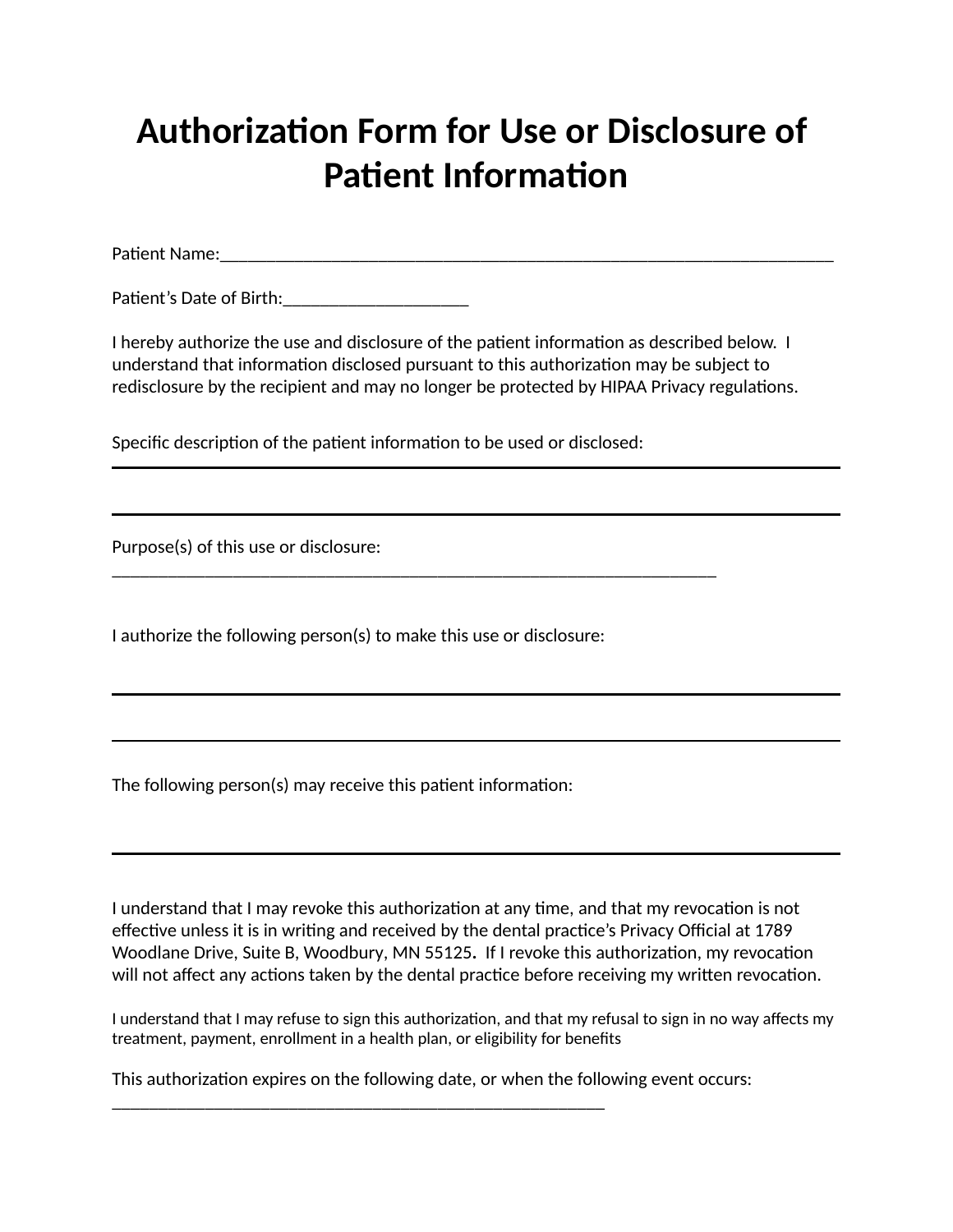#### Signature of Patient or Patient's Personal Representative:

|                             | _Date_________________________                    |
|-----------------------------|---------------------------------------------------|
| If Personal Representative: |                                                   |
|                             |                                                   |
|                             | Relationship to Patient: Relationship to Patient: |
|                             |                                                   |

| For office use only: Copy of signed authorization provided to the individual: |  |
|-------------------------------------------------------------------------------|--|
| Date:                                                                         |  |
| Initials:                                                                     |  |

Reproduction of this material by dentists and their staff is permitted. Any other use, duplication or distribution by any other party requires the prior written approval of the American Dental Association. This material is for general reference purposes only and does not constitute legal advice. It covers only HIPAA, not other federal or state law. Changes in applicable laws or regulations may require revision. Dentists should contact qualified legal counsel for legal advice, including advice pertaining to HIPAA compliance, the HITECH Act, and the U.S. Department of **Health** and Human Services rules and regulations.

© 2019, 2020 American Dental Association. All Rights Reserved.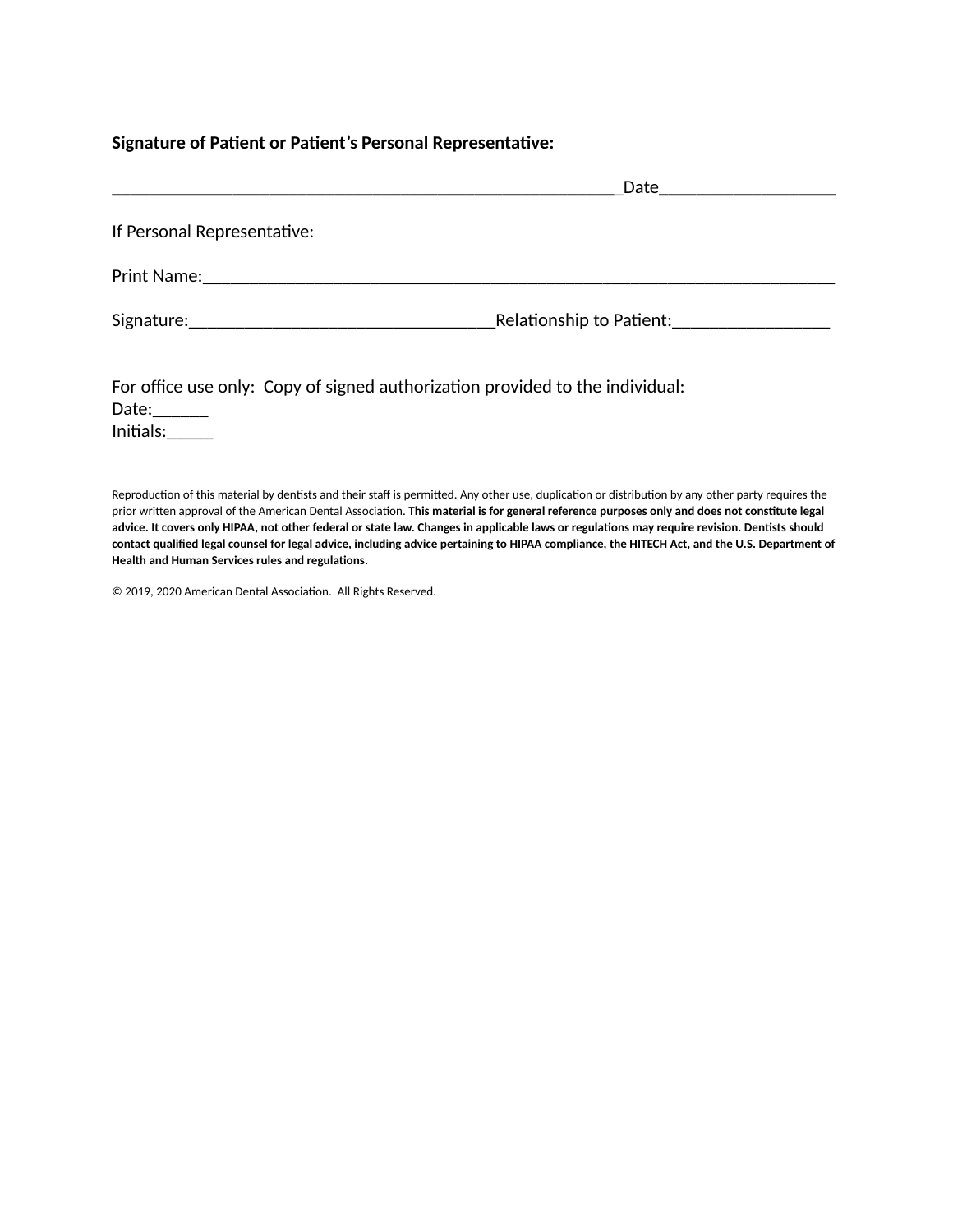# **Acknowledgement of Receipt of HIPAA Policies and Procedures**

### **Aurora Dentistry**

1789 Woodlane Drive Suite B Woodbury, MN 55125

I have received and reviewed a copy of our dental practice's privacy, security and breach notification policies and procedures.

I understand that I should ask our dental practice's Privacy Official if I have any questions about these policies and procedures.

Print Name:\_\_\_\_\_\_\_\_\_\_\_\_\_\_\_\_\_\_\_\_\_\_\_\_\_\_\_\_\_\_\_\_\_\_\_\_\_\_\_\_\_\_\_\_\_\_\_\_\_\_\_\_\_\_\_\_\_\_\_\_\_\_\_\_\_\_\_\_

Signature:\_\_\_\_\_\_\_\_\_\_\_\_\_\_\_\_\_\_\_\_\_\_\_\_\_\_\_\_\_\_\_\_\_\_\_\_\_\_\_\_\_\_\_\_\_\_\_\_\_\_\_\_\_\_\_\_\_\_\_\_\_\_\_\_\_\_\_\_\_

 $Date:$ 

Reproduction of this material by dentists and their staff is permitted. Any other use, duplication or distribution by any other party requires the prior written approval of the American Dental Association. This material is for general reference purposes only and does not constitute legal advice. It covers only HIPAA, not other federal or state law. Changes in applicable laws or regulations may require revision. Dentists should contact qualified legal counsel for legal advice, including advice pertaining to HIPAA compliance, the HITECH Act, and the U.S. Department of **Health and Human Services rules and regulations.** 

© 2019, 2020 American Dental Association. All rights reserved.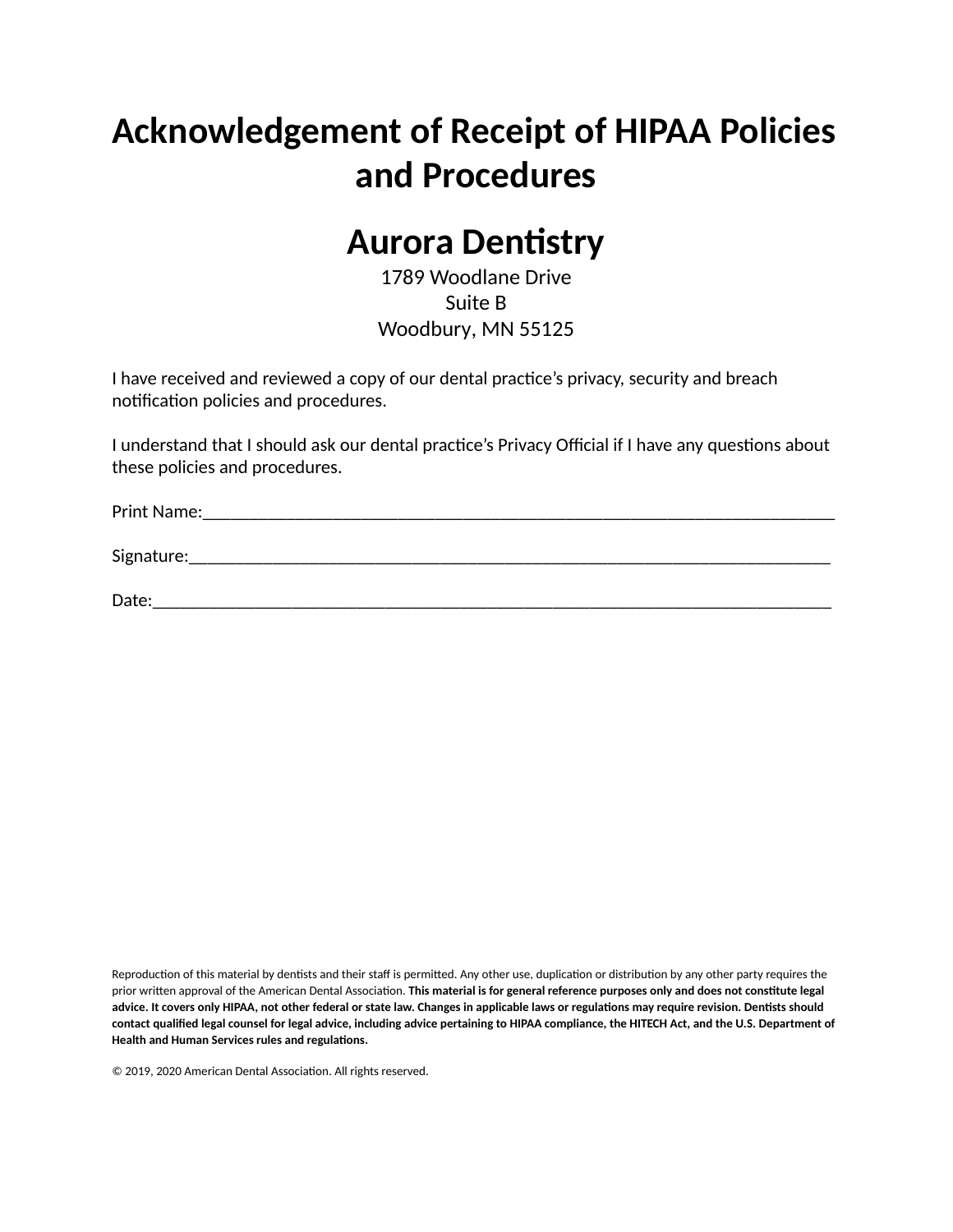### **Aurora Dentistry**

1789 Woodlane Drive Suite B Woodbury, MN 55125

#### **Notice of Privacy Practices Effective 11/04/2019**

#### THIS NOTICE DESCRIBES HOW HEALTH INFORMATION ABOUT YOU MAY BE USED AND DISCLOSED AND HOW YOU CAN GET ACCESS TO THIS INFORMATION. PLEASE REVIEW IT CAREFULLY.

We are required by law to maintain the privacy of protected health information, to provide individuals with notice of our legal duties and privacy practices with respect to protected health information, and to notify affected individuals following a breach of unsecured protected health information. We must follow the privacy practices that are described in this Notice while it is in effect. This Notice takes effect November 4, 2019, and will remain in effect until we replace it.

We reserve the right to change our privacy practices and the terms of this Notice at any time, provided such changes are permitted by applicable law, and to make new Notice provisions effective for all protected health information that we maintain. When we make a significant change in our privacy practices, we will change this Notice and post the new Notice clearly and prominently at our practice location, and we will provide copies of the new Notice upon request.

You may request a copy of our Notice at any time. For more information about our privacy practices, or for additional copies of this Notice, please contact us using the information listed at the end of this Notice.

**\_\_\_\_\_\_\_\_\_\_\_\_\_\_\_\_\_\_\_\_\_\_\_\_\_\_\_\_\_\_\_\_\_\_\_\_\_\_\_\_\_\_\_\_\_\_\_\_\_\_\_\_\_\_\_\_\_\_\_\_\_\_**

#### **HOW WE MAY USE AND DISCLOSE HEALTH INFORMATION ABOUT YOU**

We may use and disclose your health information for different purposes, including treatment, payment, and health care operations. For each of these categories, we have provided a description and an example. Some information, such as HIV-related information, genetic information, alcohol and/or substance abuse records, and mental health records may be entitled to special confidentiality protections under applicable state or federal law. We will abide by these special protections as they pertain to applicable cases involving these types of records.

**Treatment.** We may use and disclose your health information for your treatment. For example, we may disclose your health information to a specialist providing treatment to you.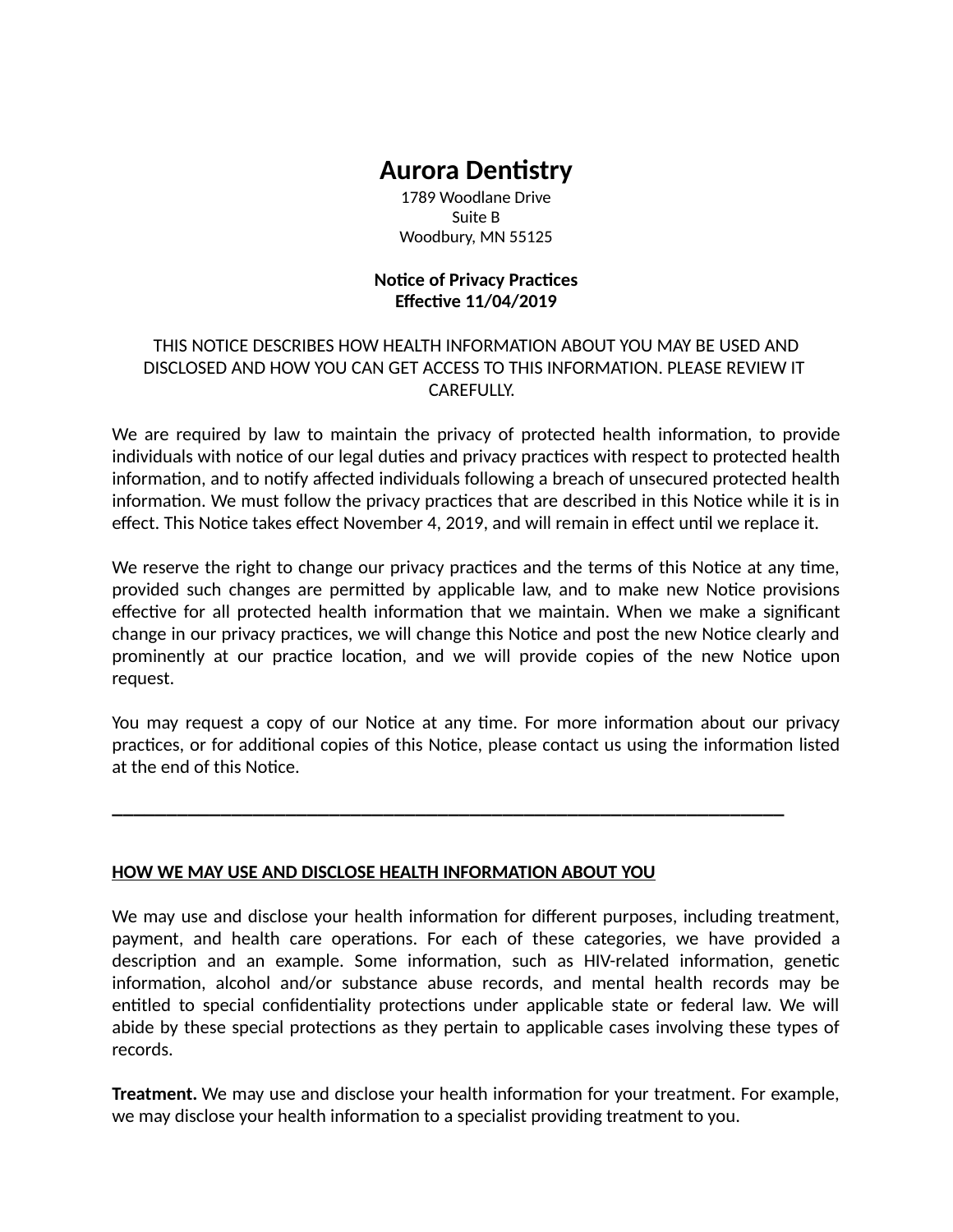**Payment.** We may use and disclose your health information to obtain reimbursement for the treatment and services you receive from us or another entity involved with your care. Payment activities include billing, collections, claims management, and determinations of eligibility and coverage to obtain payment from you, an insurance company, or another third party. For example, we may send claims to your dental health plan containing certain health information.

**Healthcare Operations.** We may use and disclose your health information in connection with our healthcare operations. For example, healthcare operations include quality assessment and improvement activities, conducting training programs, and licensing activities.

**Individuals Involved in Your Care or Payment for Your Care.** We may disclose your health information to your family or friends or any other individual identified by you when they are involved in your care or in the payment for your care. Additionally, we may disclose information about you to a patient representative. If a person has the authority by law to make health care decisions for you, we will treat that patient representative the same way we would treat you with respect to your health information.

**Disaster Relief.** We may use or disclose your health information to assist in disaster relief efforts.

**Required by Law.** We may use or disclose your health information when we are required to do so by law.

**Public Health Activities.** We may disclose your health information for public health activities, including disclosures to:

- o Prevent or control disease, injury or disability;
- o Report child abuse or neglect;
- o Report reactions to medications or problems with products or devices;
- o Nofy a person of a recall, repair, or replacement of products or devices;
- o Notify a person who may have been exposed to a disease or condition; or

o boly Notify the appropriate government authority if we believe a patient has been the victim of abuse, neglect, or domestic violence.

**National Security.** We may disclose to military authorities the health information of Armed Forces personnel under certain circumstances. We may disclose to authorized federal officials health information required for lawful intelligence, counterintelligence, and other national security activities. We may disclose to correctional institution or law enforcement official having lawful custody the protected health information of an inmate or patient.

**Secretary of HHS.** We will disclose your health information to the Secretary of the U.S. Department of Health and Human Services when required to investigate or determine compliance with HIPAA.

**Worker's Compensation.** We may disclose your PHI to the extent authorized by and to the extent necessary to comply with laws relating to worker's compensation or other similar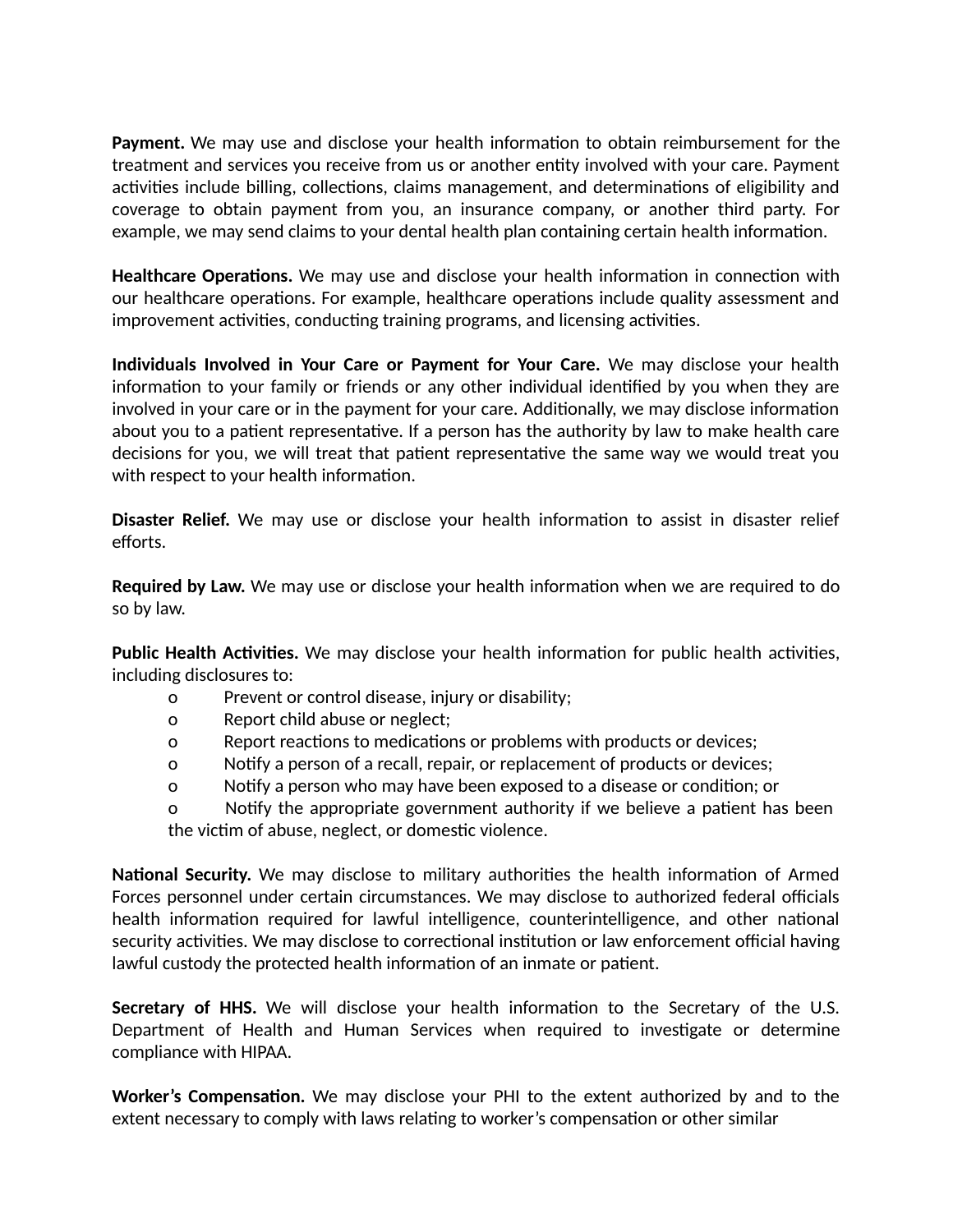programs established by law.

**Law Enforcement.** We may disclose your PHI for law enforcement purposes as permitted by HIPAA, as required by law, or in response to a subpoena or court order.

**Health Oversight Activities.** We may disclose your PHI to an oversight agency for activities authorized by law. These oversight activities include audits, investigations, inspections, and credentialing, as necessary for licensure and for the government to monitor the health care system, government programs, and compliance with civil rights laws.

**Judicial and Administrative Proceedings.** If you are involved in a lawsuit or a dispute, we may disclose your PHI in response to a court or administrative order. We may also disclose health information about you in response to a subpoena, discovery request, or other lawful process instituted by someone else involved in the dispute, but only if efforts have been made, either by the requesting party or us, to tell you about the request or to obtain an order protecting the information requested.

**Research.** We may disclose your PHI to researchers when their research has been approved by an institutional review board or privacy board that has reviewed the research proposal and established protocols to ensure the privacy of your information.

**Coroners, Medical Examiners, and Funeral Directors.** We may release your PHI to a coroner or medical examiner. This may be necessary, for example, to identify a deceased person or determine the cause of death. We may also disclose PHI to funeral directors consistent with applicable law to enable them to carry out their duties.

**Fundraising.** We may contact you to provide you with information about our sponsored activities, including fundraising programs, as permitted by applicable law. If you do not wish to receive such information from us, you may opt out of receiving the communications.

#### **Other Uses and Disclosures of PHI**

Your authorization is required, with a few exceptions, for disclosure of psychotherapy notes, use or disclosure of PHI for marketing, and for the sale of PHI. We will also obtain your written authorization before using or disclosing your PHI for purposes other than those provided for in this Notice (or as otherwise permitted or required by law). You may revoke an authorization in writing at any time. Upon receipt of the written revocation, we will stop using or disclosing your PHI, except to the extent that we have already taken action in reliance on the authorization.

#### **Your Health Information Rights**

**Access.** You have the right to look at or get copies of your health information, with limited exceptions. You must make the request in writing. You may obtain a form to request access by using the contact information listed at the end of this Notice. You may also request access by sending us a letter to the address at the end of this Notice. If you request information that we maintain on paper, we may provide photocopies. If you request information that we maintain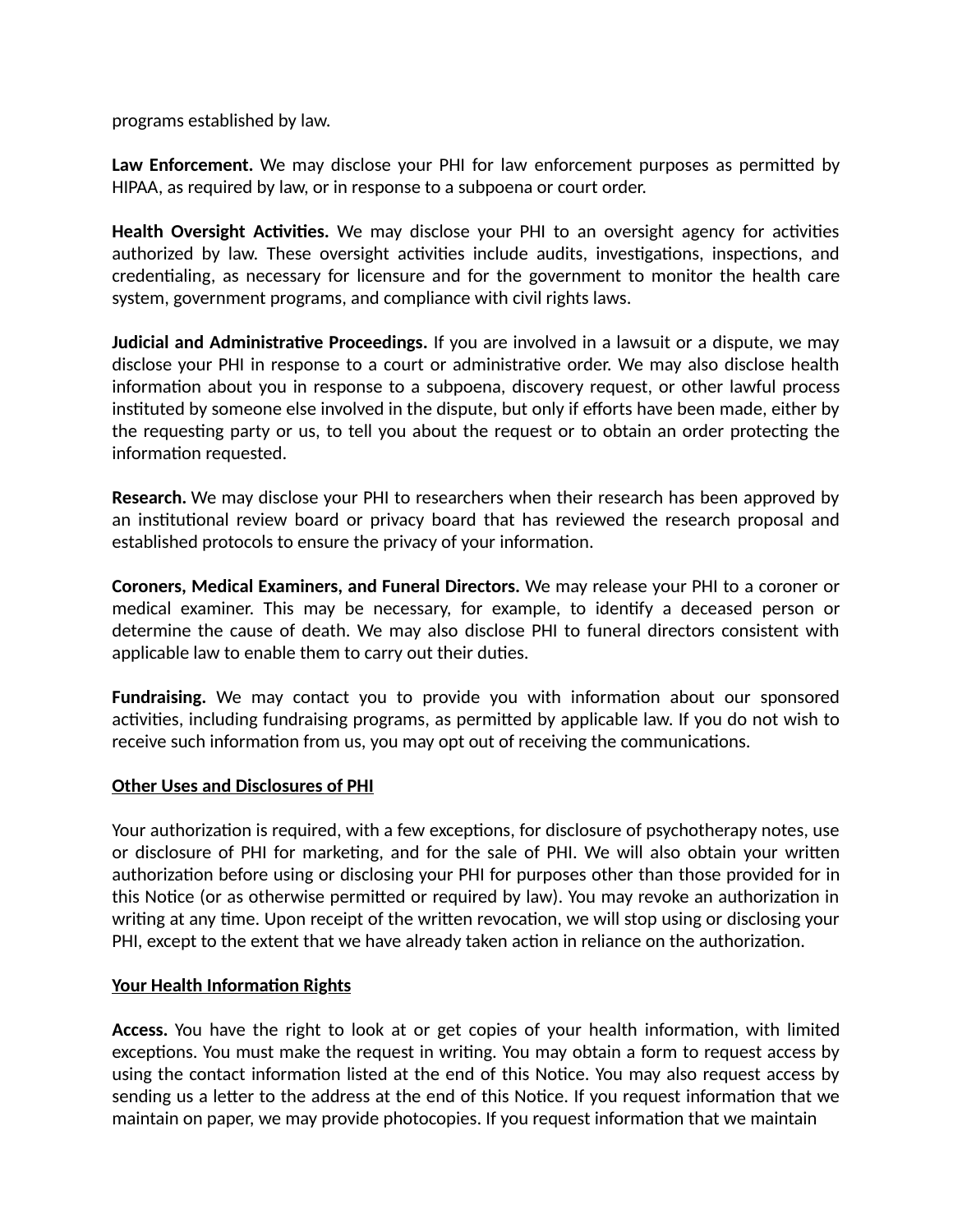electronically, you have the right to an electronic copy. We will use the form and format you request if readily producible. We will charge you a reasonable cost-based fee for the cost of supplies and labor of copying, and for postage if you want copies mailed to you. Contact us using the information listed at the end of this Notice for an explanation of our fee structure.

If you are denied a request for access, you have the right to have the denial reviewed in accordance with the requirements of applicable law.

**Disclosure Accounting.** With the exception of certain disclosures, you have the right to receive an accounting of disclosures of your health information in accordance with applicable laws and regulations. To request an accounting of disclosures of your health information, you must submit your request in writing to the Privacy Official. If you request this accounting more than once in a 12-month period, we may charge you a reasonable, cost-based fee for responding to the additional requests.

**Right to Request a Restriction.** You have the right to request additional restrictions on our use or disclosure of your PHI by submitting a written request to the Privacy Official. Your written request must include (1) what information you want to limit, (2) whether you want to limit our use, disclosure or both, and (3) to whom you want the limits to apply. We are not required to agree to your request except in the case where the disclosure is to a health plan for purposes of carrying out payment or health care operations, and the information pertains solely to a health care item or service for which you, or a person on your behalf (other than the health plan), has paid our practice in full.

**Alternative Communication.** You have the right to request that we communicate with you about your health information by alternative means or at alternative locations. You must make your request in writing. Your request must specify the alternative means or location, and provide satisfactory explanation of how payments will be handled under the alternative means or location you request. We will accommodate all reasonable requests. However, if we are unable to contact you using the ways or locations you have requested we may contact you using the information we have.

**Amendment.** You have the right to request that we amend your health information. Your request must be in writing, and it must explain why the information should be amended. We may deny your request under certain circumstances. If we agree to your request, we will amend your record(s) and notify you of such. If we deny your request for an amendment, we will provide you with a written explanation of why we denied it and explain your rights.

**Right to Notification of a Breach**. You will receive notifications of breaches of your unsecured protected health information as required by law.

**Electronic Notice.** You may receive a paper copy of this Notice upon request, even if you have agreed to receive this Notice electronically on our Web site or by electronic mail (e-mail).

#### **Questions and Complaints**